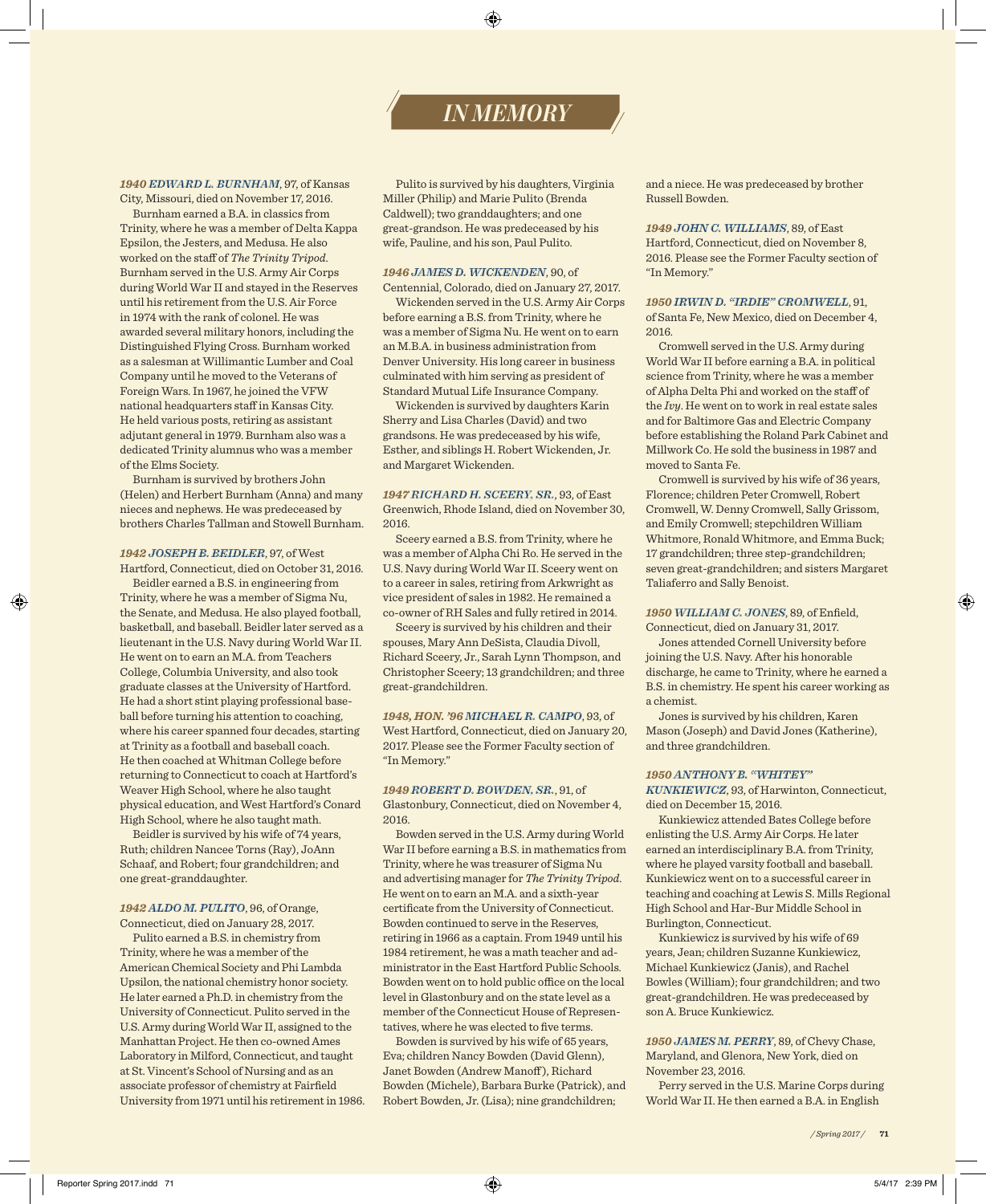from Trinity, where he was a member of Delta Psi and worked as news editor of *The Trinity Tripod* and on the staff of the *Ivy*. He went on to a successful career in journalism, including stints at *The Hartford Times*, *the National Observer*, and *The Wall Street Journal*, where he worked for two decades. He won the 1997 Fourth Estate Award from the National Press Club in recognition of his lifetime achievement in journalism.

Perry is survived by his daughters, Greta Perry (Chris Kelly) and Kathie Perry Lynch (Tim); three grandchildren; and brother Matthew Perry (Joy). He was predeceased by his wife, Margaret.

*1951 AUSTIN P. GREER*, 90, of Stafford Springs, Connecticut, died on November 11, 2016.

Greer served in the U.S. Army in Korea before earning a B.A. in economics from Trinity, where he ran cross country. He went on to work for many years as a self-employed builder.

Greer is survived by his wife, Mary; children Susan, Nancy, and James (Rhonda); and two grandchildren. He was predeceased by his first wife, Marion, and sisters Mary and Betsy.

### *1951 WILLIAM A. HARDY, JR.*, 87, of Sun Valley, Idaho, died on February 3, 2017.

Hardy earned an interdisciplinary B.A. from Trinity, where he was a member of Delta Kappa Epsilon and ran freshman cross country and track. He went on to be a farmer and an investor, managing farms in the United States and around the world.

Hardy is survived by his wife, Lesley; the mother of his three daughters, Anne Legare; daughters Marjory Sheldon (George), Minna Casser (Conrad), and Anne "Boo" Hardy (Richard Holder); stepchildren David Mason and Stephan Mason '88 and their mother, Jane Mason; and six grandchildren.

### *1952 EDWIN S. SHAPIRO*, 86, of Briarcliff Manor, New York, died on January 25, 2017.

Shapiro earned a B.A. in English from Trinity, where he was a member of Theta Xi, editor of *The Trinity Tripod*, and vice president of Hillel. Shapiro went on to earn a law degree from Harvard University. He practiced in Manhattan for several years before moving his practice to Briarcliff Manor. He served as town justice from 1980 until his retirement in 2011, winning election seven times.

Shapiro is survived by his wife, Sandra; children Sarah Bernard '84 and James Shapiro '81; three grandchildren; sister Jane Cohn; and two nephews.

# *1953 RICHARD E. CRAWFORD, JR.*, 85, of

Tucson, Arizona, died on August 25, 2016.

Crawford earned a B.A. in economics from Trinity, where he was a member of Alpha Delta Phi. Following graduation, he served in the U.S. Air Force. He then earned an M.B.A. from the University of Pennsylvania's Wharton School.

Crawford served as president and CEO of Minnesota Natural Gas Co. and was instrumental in the company's merger with Minnegasco, now known as CenterPoint Energy. Loyal to his alma mater, Crawford was a member of the Elms Society.

Crawford is survived by his wife, Debbie; children Wesley (Cindy), John (Colleen), Lindsay (Jim), Dick (Cindy), Alexandra, and Jessica Webb (JR); nine grandchildren; six great-grandchildren; and brother Carroll Crawford. He was predeceased by brother Rod Crawford.

### *1954 ROBERT L. D'ABATE*, 83, of Rocky Hill, Connecticut, died on September 14, 2016.

D'Abate earned a B.S. in engineering from Trinity, where he was a member of the Brownell Club and the Engineering Club. He went on to serve in the U.S. Army from 1955 to 1957. D'Abate had a successful career in engineering, retiring as a project engineer at Pratt and Whitney in 1991.

D'Abate is survived by his wife of 61 years, Francesca; children Gary D'Abate (Suzanne), Glen D'Abate (Kirsten), Greg D'Abate '83 (Kate), and Gayle D'Abate (Shawn Grigus); five grandchildren; and brother Donald D'Abate. He was predeceased by sisters Frances Scheide, Betty Frary, and Pauline Odegard.

### *1954 EDMUND A. NAHAS*, 83, of Brooklyn, New York, died on July 17, 2016.

Nahas earned a B.A. in history from Trinity, where he was a member of Theta Xi. He went on to earn a law degree from Columbia University. Nahas practiced law at Zraick, Nahas & Rich until his 2011 retirement.

Nahas is survived by his wife, Vickie; children Jennifer Nahas '87, Stuart Nahas (Bronwyn), Heather Nahas (Matthew Waugh), and Jeffrey Nahas (Kellyn); nine grandchildren; brother Alfred Nahas; and nephew Peter Poulakakos.

### *1955 CLARENCE A. "LANCE" VARS, JR.*, 83,

of Ashaway, Rhode Island, died on January 28, 2017.

Vars earned a B.A. in history from Trinity, where he was a member of Theta Xi and Medusa. He also was president of the Senate, captain of the swimming team, and an ROTC cadet captain. Vars went on to serve in the U.S. Air Force and was later discharged with the rank of captain. He worked at his family's Westerly, Rhode Island, pharmacy, Vars Brothers, for 15 years before its closing in 1974. Vars then opened his own pharmacy in Hope Valley; he later revamped the location into a liquor store.

Vars is survived by his wife of 50 years, Beverly; daughters Elizabeth Vars and Hillary Vars Whelan '93 (Daniel); two grandsons; and sister Lois Mason.

### *1956 GEORGE W. STONE, JR.*, 82, of

Alexandria, Virginia, died on December 24, 2016. Stone earned a B.A. in history and educational studies from Trinity, where he was a member of Delta Phi, the Newman Club, and the Education

Club. He also played J.V. basketball. Stone went on to a career in insurance and later worked in real estate.

Stone is survived by his wife, Patti.

*1957 JAMES D. TWINAME, JR.*, 80, of Langhorne, Pennsylvania, died on February 6, 2017.

Twiname earned a B.A. in English from Trinity, where he was a member of Pi Kappa Alpha and the Canterbury Club. He also worked at WRTC and served as a manager for several athletic teams. Twiname began his career at B. Altman & Co. He then moved into the nonprofit field with Scripture Union, the Pennsylvania Bible Society, and the American Bible Society. Twiname was the founding corporate secretary of Children's Ministries, Inc. He later developed application software for Keystone Information Systems in New Jersey.

Twiname is survived by his wife of more than 40 years, Miriam; children Kevin Twiname, Eric Twiname (Christine), Ellen Twiname, James Flynn (Darcy), and Natalie Wilkie (Arthur); two grandchildren; and sisters Ann Curran and Beatrice Twiname (Peggy Reed).

*1958 JAY P. DODGE*, 79, of Maple Heights, Ohio, died on May 28, 2016.

Dodge earned a B.A. in economics from Trinity, where he was a member of Alpha Chi Rho, the Economics Club, the Chapel Choir, the Pipes, and the Glee Club. He spent several years in the military before a long career in engineering and sales.

Dodge is survived by his wife, Jacqueline; children Frederick Dodge, Trish Denno (Paul), and Jeremy Dodge (Karin); stepchildren Kami Kovacs, Jill Kovacs (Tom), Josh Peters, Julie Hanley (Jerry), and Shawn Peters; and nine grandchildren. He was predeceased by brothers John and Stephen.

### *1958 JAMES J. GRIFFIN*, 78, of Corona del Mar, California, died on May 20, 2015.

Griffin earned a B.S. in engineering from Trinity, where he was a member of Delta Phi. He also attended Rensselaer Polytechnic Institute. Griffin spent his career in Phoenix in the aerospace industry, retiring as president of a division of Allied Signal, now Honeywell. A dedicated alumnus, Griffin was a member of the Elms Society.

Griffin is survived by his wife, Patricia; children Anne Hauert (Jim), James Griffin, Jr., Stephen Griffin (Joy), and Jeffrey Griffin; and one granddaughter.

### *1959 ROBERT A. BRIAN*, 78, of West Hartford, Connecticut, died on December 8, 2016.

Brian earned a B.A. in economics from Trinity, where he was a member of Alpha Chi Rho, the Economics Club, and the Newman Club and ran track. Brian also served as a sergeant in the U.S. Army Reserves. He was an actuary for Travelers Insurance Co. and Aetna before joining Conning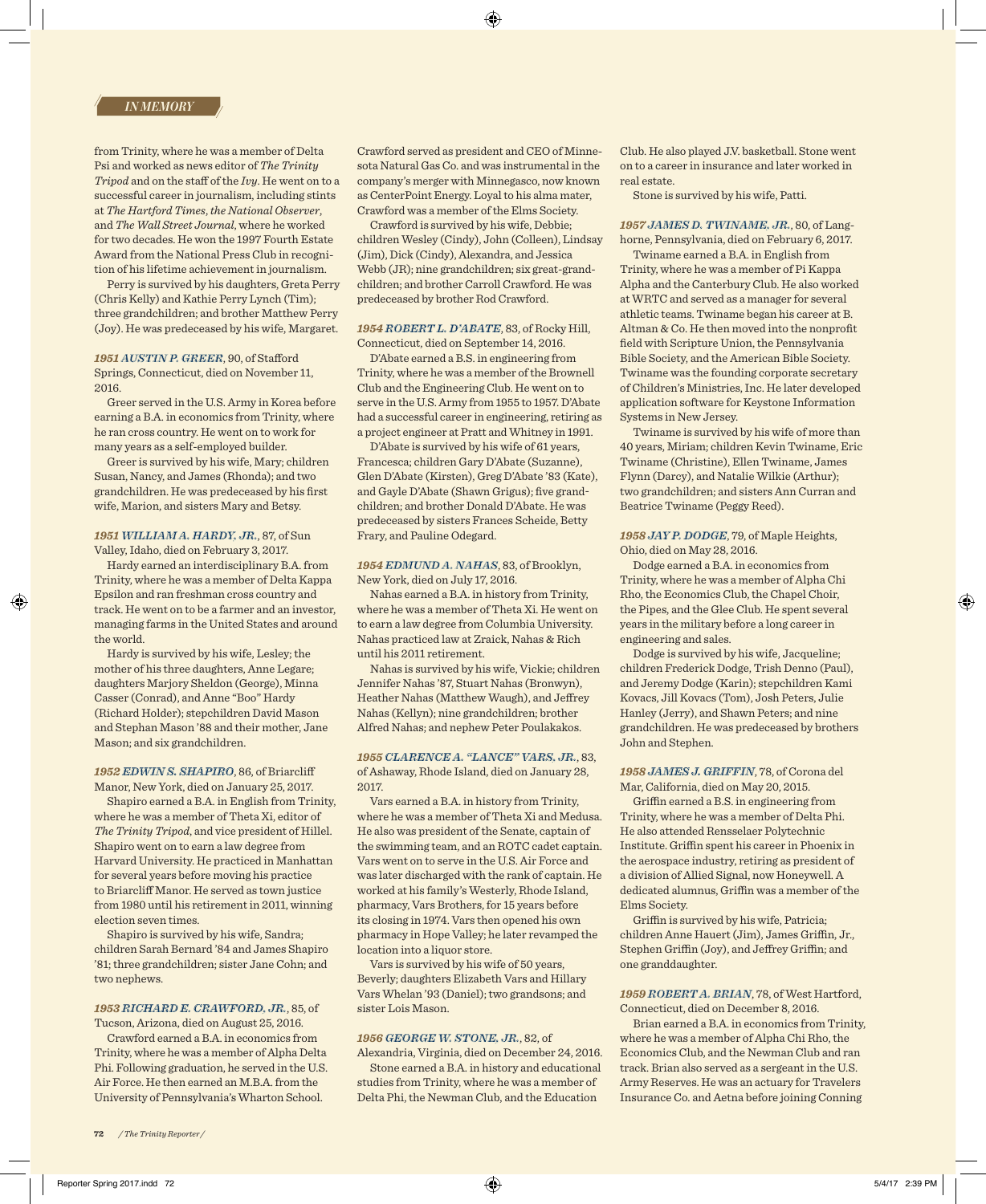and Company and then Milliman and Robertson as a consultant and partner.

Brian is survived by his children, Judy Burke (Bruce), Rob Brian (Denise), Ted Brian (Susan), and Paul Brian (Heather), and 11 grandchildren.

### *1959 PETER S. DUNNING*, 79, of East Palo Alto, California, died on January 4, 2017.

Dunning earned a B.S. in physics from Trinity, where he was a member of Delta Psi, the Philosophy Club, and the Glee Club. He also played varsity squash. Dunning went on to earn an M.A. in mathematics from the University of Pennsylvania. He was math teacher at Germantown Friends School before becoming a software developer. He also was an activist for LGBT rights for decades.

Dunning is survived by his sons, William '88 and Robert; two grandchildren; and his former wife, Marion Ballard. He was predeceased by brother Nicholas Dunning.

### *1960 MARK B. TRACY*, 76, of Glastonbury, Connecticut, died on June 11, 2015.

Tracy earned a B.S. in biochemistry from Trinity, where he was a member of the Brownell Club. He went on to serve in the U.S. Army. Tracy then worked for 36 years in IT development at Aetna Life and Casualty and consulted for data processing companies before retiring.

Tracy is survived by his wife, Diane; daughter Heather DeFosses (Mike); two grandsons; and siblings Calvin Tracy (Marian) and Anne Speck.

#### *1961 THE REVEREND CARL E. GIEGLER*,

77, of Port Charlotte, Florida, died on November 7, 2016.

Giegler earned a B.A. in English from Trinity, where he was an Illinois Scholar. He went on to earn an M.Div. from General Theological Seminary. Giegler served at several churches in Connecticut and Illinois, including Grace Episcopal Church in New Lenox, Illinois, from which he retired in 1994. He also spent time as a private family counselor and case worker.

Giegler is survived by his wife, Beverley; daughters Elizabeth Giegler Crum and Jeanne Mudroch (Steve); three grandchildren; four great-grandchildren; and brother Don Giegler (LuAnn).

### *1961 JOHN P. RORKE*, 79, of Kent,

Connecticut, died on February 18, 2017. Rorke earned a B.A. in religion and history

from Trinity, where he was president of Delta Phi and a member of *The Trinity Tripod* staff. He went on to earn an M.A. from Wesleyan University. Rorke was a history teacher for three decades in New Jersey and New York. He spent the last 20 years of his career running an orientation program for Thailand's King's Scholars, students who had come to the United States for college.

Rorke is survived by his wife of 56 years, Jacqueline Slayer; children Andrew Rorke

(Linda) and Kirsten Yarbrough (George); one grandson; and brother Steve Rorke '69 (Jeanne).

#### *1962 DONALD W. CARROLL, JR.*, 76, of Mays Chapel, Maryland, died on October 21, 2016.

After earning a B.A. in history from Trinity, where he was a member of Theta Xi and worked at WRTC, Carroll joined the U.S. Navy. His service included time as part of the military presence off Cuba during the 1962 Cuban Missile Crisis. He started his professional career in a family firm involved in the stevedoring and ship agency business. Carroll later opened T. Parker Host of Maryland, Inc., a solutions provider for the maritime industry, and in 2003 was named the Port of Baltimore's Leader of the Year. He retired in 2010.

Carroll is survived by sons Edward "Ned" Carroll (Amy) and Alexander "Sandy" Carroll (Diane) and five grandchildren. He was predeceased by his wife of nearly 50 years, Anne.

### *1962 DONALD A. PAPA*, 76, of Guilford, Connecticut, died on February 24, 2017.

Papa earned a B.A. in economics from Trinity, where he was a member of QED and the staff of *The Trinity Tripod*. He also played freshman soccer and baseball and later varsity soccer. Papa went on to take graduate education courses at Trinity and to serve a three-year stint in the U.S. Army's Blackhorse Regiment. He then spent 30 years in education as a history teacher, administrator, coach, and counselor.

Papa is survived by his wife, Donna; daughters Stephanie Battipaglia (Joseph), Stacey DeMartino (Robert), and Meredith Eden '00 (Ethan); nine grandchildren, including Zachary Battipaglia '17; and sister Lois Dudley.

### *1962 ROBERT J. ROXBY*, 76, of Palm Springs, California, died on December 31, 2016.

Roxby earned a B.A. in French from Trinity, where he was treasurer of the French Club and a member of the Glee Club. He also won the Cesare Barbieri Prize for Excellence in Spoken Italian. Roxby also studied organ with renowned College organist Clarence Watters. He went on to earn an M.S. in French literature from Georgetown University and then taught at Conard High School in West Hartford, Connecticut, and Carroll College in Helena, Montana, where he later became academic dean. After earning a Ph.D. in higher education administration from Washington State University, he worked for the University of Hartford and then as dean of extended education and a professor at Saint Mary's College in Moraga, California.

Roxby is survived by his brother, Francis Roxby (Eleanor); niece Alison Roxby (Brian Rulifson); nephew Jared Roxby (Michelle); and a grandniece and two grandnephews.

### *1963 THE REVEREND CRAIG B. ADAMS*, 75,

of Otisfield, Maine, died on November 13, 2016. Adams earned a B.A. in psychology from

Trinity, where he was a member of the Brownell Club and the Psychology Club. He was honored with membership in Psi Chi, the International Honor Society in Psychology. Adams went on to Andover Newton Theological Seminary, where he earned an M.Div. He also received an honorary doctorate from Boston University. Adams spent the bulk of his career in ministerial work at Wellesley Hills Congregational Church in Wellesley Hills, Massachusetts, where he was the senior minister for 32 years.

Adams is survived by his children, Catherine Jordan, Martin Adams, and Thomas Adams; four grandchildren; two great-grandchildren; and sister Cynthia Johnson. He was predeceased by his wife, Ann.

*1963 ROGER L. BAUM*, 75, of Chicago, Illinois, died on January 14, 2017.

Baum earned a B.A. in history from Trinity, where he was a member of Delta Kappa Epsilon. He went on to earn an M.B.A. in banking and finance from New York University. His career in the business world included time with Dun & Bradstreet, IBM, Citibank, GE, and the Chicago Board Options Exchange.

Baum is survived by his wife, Vittoria; children Nicole (Davide) and Alexander; two grandchildren; brother Tim; and two nephews.

### *1963 MICHAEL J. DALY*, 74, of Charlotte, North Carolina, died on December 18, 2016.

Daly earned a B.A. in history from Trinity, where he was a member of Alpha Chi Rho. He went on to serve in the U.S. Air Force during the Vietnam War. Daly then returned to academia and earned a master's in health care management from the University of Michigan. He worked at Hartford Hospital for 11 years, the last eight as chief operating officer. In 1981, Daly became president and chief executive officer of Baystate Health in Springfield, Massachusetts, and held those posts for 22 years.

Daly is survived by his children, Jennifer Meltzer (Joshua) and Michael Daly, Jr. '88 (Mary Lou); three grandsons; and brothers Jim '69 and Charlie Daly. He was predeceased by his wife, Judith, and brother Bob Daly.

### *1963 WILLIAM F. NILES*, 75, of New York City, New York, died on December 6, 2016.

Niles earned a B.A. in English from Trinity, where he was a member of Psi Upsilon and managing editor of *The Trinity Tripod*. He joined the U.S. Army Reserves and began a career in journalism and publishing. He was corporate research director for Rupert Murdoch's initial American publishing venture and vice president of research for Reed Travel Group. Upon retirement, he created research studies for many years at Big Apple Greeter, a group that matches volunteer guides and visitors.

Niles is survived by his wife of 46 years, Bo; sons Peter and David (Ann); two grandchildren; and siblings John Niles and Nancy Faesy.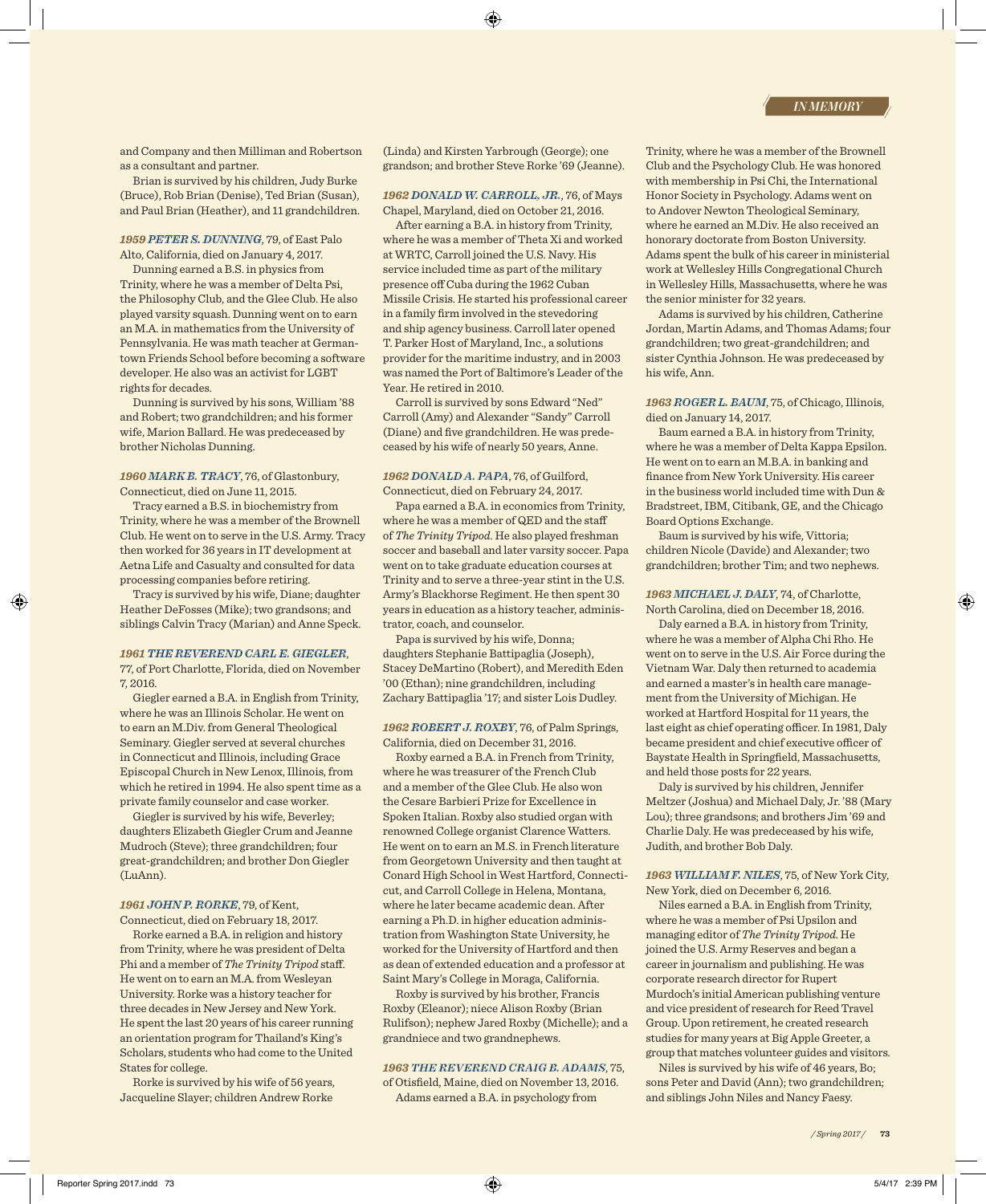*1965 JAMES S. BISHOP*, 73, of Germantown, Pennsylvania, died on September 18, 2016.

Bishop earned a B.A. in political science from Trinity, where he was a member of Delta Psi, the Political Science Club, and Campus Chest. He also participated in crew and served as secretary of the Rowing Association. Bishop's professional career included time in marketing and management of home furnishings and interior design businesses.

Bishop is survived by his wife, Peggy; son Will Bishop '96 (Lauren); and two grandchildren.

### *1965 MARK E. JOSEPHSON, M.D.*, 73, of Brookline, Massachusetts, died on January 11, 2017.

Josephson graduated Phi Beta Kappa with a B.S. in biology. He was a member of Sigma Nu and the Political Science Club, and he played varsity soccer and ran track. Josephson went on to earn an M.D. from Columbia University College of Physicians and Surgeons and to complete his internship and residency at Mount Sinai Hospital. While serving as a military medical officer during the Vietnam War, he was introduced to cardiac electrophysiology research. During his career of more than 40 years, he was a renowned leader in electrophysiology and was considered by many to be the "father" of the discipline. He wrote more than 450 peerreviewed articles and was the author of *Clinical Cardiac Electrophysiology Techniques and Interpretations*. Josephson received numerous honors, including being chosen before his passing by the American College of Cardiology to receive the 2017 Distinguished Scientist Award. After building a premier electrophysiology service at the Hospital of the University of Pennsylvania, in 1992 he established the Harvard-Thorndike Electrophysiology Institute and Arrhythmia Service at Beth Israel Hospital and served as its director. In 2001, he was named chief of cardiovascular medicine at Beth Israel Deaconess Medical Center and the Herman Dana Professor at Harvard Medical School. He sat in the Shlomo Ben-Haim, M.D., Professorship in Medicine in the Field of Cardiac Electrophysiology, and following his passing, his name will be added to the position title.

Josephson is survived by his daughters, Rachel Josephson (Todd Poisson) and Stephanie Josephson, and three grandchildren. He was predeceased by his wife, Joan.

## *1966 ERNEST C. "FORD" BARRETT III*, 72,

of Washington, D.C., died on February 14, 2017. Barrett earned a B.A. in English from Trinity,

where he was a member of Delta Kappa Epsilon, president of the freshman class, secretary of the Outing Club, and a member of the Mather Hall Board of Governors. He also served on the ROTC Cadet Council. Barrett went on to graduate from the University of Virginia Law School and later served in the U.S. Army Reserves. For 42 years, he was a litigation attorney for the Office of

the Comptroller of the Currency with the U.S. Department of the Treasury. A dedicated alumnus, Barrett served as a member of the Board of Fellows and as a class secretary, class agent, and member of the Reunion Gift Committee. He also was a member of the Long Walk Societies and the Elms Society.

Barrett is survived by his sons, Blair Barrett and Hugh Barrett, and siblings Blair Curdts and Barton Barrett. He was predeceased by his wife, Diana.

*1968 DAVID M. BORUS*, 70, of West Hartford, Connecticut, died on February 15, 2017. Please see the Former Staff section of "In Memory."

### *1971 ROMEO N. LAFAIVE, JR.*, 67, of Rocky Hill, Connecticut, died on December 6, 2016.

LaFaive earned a B.A. from Trinity, where he was a member of the Chess Club and played intramural basketball. He went on to work as a systems analyst at the Connecticut Department of Labor; he retired in 2004.

LaFaive is survived by his mother, Elsie LaFaive Karen; siblings Donna Nimrod (Mark), Pamela Guinan (Christopher), and Douglas LaFaive (Helen); and five nieces and nephews.

#### *1978 JACOB P. VINTON*, 60, of Providence, Rhode Island, died on November 12, 2016.

Vinton earned a B.S. in engineering from Trinity, where he participated in crew. He went on to a career in engineering, including time at Barnes Engineering Co. and Proteon, Inc.

Vinton is survived by his wife, Karen Friend; two sons; mother and father Ruth and Drury; and four brothers and their wives.

*1988 KEVIN G. ROBINSON*, 50, of Honolulu, Hawaii, died on January 8, 2017.

Robinson earned a B.A. in economics from Trinity, where he played ice hockey. He was a managing partner of Hawaii Opportunities Group, which offered management and investment support to entrepreneurs.

Robinson is survived by his mother, Marilyn Robinson, and siblings Richard Robinson (Monique), Jean Westerberg (Tom), Maureen Robinson-Adams (Ed), Kristine Witalisz (CJ), Kathy Sargent (Glen), and Laurie Goodwin  $(Jeff)$ .

### *2006 CRAIG J. YENNIE*, 33, of Providence, Rhode Island, died on November 8, 2016.

Yennie majored in chemistry and minored in legal studies at Trinity, where he was a member of the Trinity Chemical Society and the Forensic Science Club and played intramural softball and basketball. He went on to earn a Ph.D. in chemistry from Brown University, where he published several studies and taught hundreds of students.

Yennie is survived by his mother, Hyacinth Yennie; sisters Melissa Yennie, Charlecinth "Charlie" Yennie Roberts '02, and Cristin Nicole; and many nephews, uncles, aunts, and cousins.

*2016 CALVIN JOHNSON, JR.*, 36, of Hartford, Connecticut, died on March 12, 2017. Please see the Staff section of "In Memory."

#### MASTER'S

*1955 LUCIA MACCARONE*, 86, of Simsbury, Connecticut, died on January 24, 2017.

Maccarone earned a B.S. in economics and finance from Saint Joseph College and an M.A. in educational studies from Trinity. She began her teaching career at Bloomfield High School and later taught for 18 years at Lewis Mills High School in Burlington, Connecticut.

Maccarone is survived by her children, Michele Maccarone Brophy (Kevin), Justin Maccarone, Jr. '81 (Marie), Lisa Maccarone, and Christopher Maccarone (Lai); eight grandchildren, including Michael Maccarone '19; siblings Teresa Mascaro (Carmen) and William De Dominicis (Janice); and brother-in-law Armand Maccarone (Lorraine). She was predeceased by her husband of 58 years, Justin S. Maccarone, Sr. '50; brother-in-law Ralph Maccarone (Jane); and sister-in-law Gloria.

### *1962 CHARLES E. WALKER*, 82, of Glastonbury, Connecticut, died on December 23, 2016.

Walker received a B.S. from the University of Massachusetts before earning an M.S. in mathematics from Trinity. He worked as a programming group leader for United Technologies. Walker is survived by his wife of 57 years, Isabelle; children John Walker, Thomas Walker, and Mary Beth Exley (George); six grandchildren; and siblings George Walker and Mary Provencher.

### *1963 BLAKELY B. BABCOCK*, 82, of Orlando, Florida, died on November 22, 2016.

Babcock earned a B.A. in history from Hamilton College before arriving at Trinity, where he earned an M.A. in history. He also earned an M.L.S. from the University of Maine. Babcock went on to a career in independent school education, holding teaching, coaching, dean, athletic director, college counselor, assistant headmaster, and headmaster positions at schools in New York, New Hampshire, and Florida until his 2000 retirement.

Babcock is survived by his wife of 56 years, Judith; children Taylor Babcock and Autumn Kircher; two granddaughters; sister Durrell Irvin; and two nephews.

*1968 NEIL J. JOHANSON*, 76, of Mere Point, Maine, and Fort Lauderdale, Florida, died on November 4, 2016.

Johanson earned a B.A. in philosophy from Boston University before coming to Trinity, where he earned an M.A. in education. He also earned an M.A. in mathematics from Bowdoin College. He began his mathematics teaching career at South Portland High School in Maine and went on to teach at many high schools in New England. Even after his retirement, he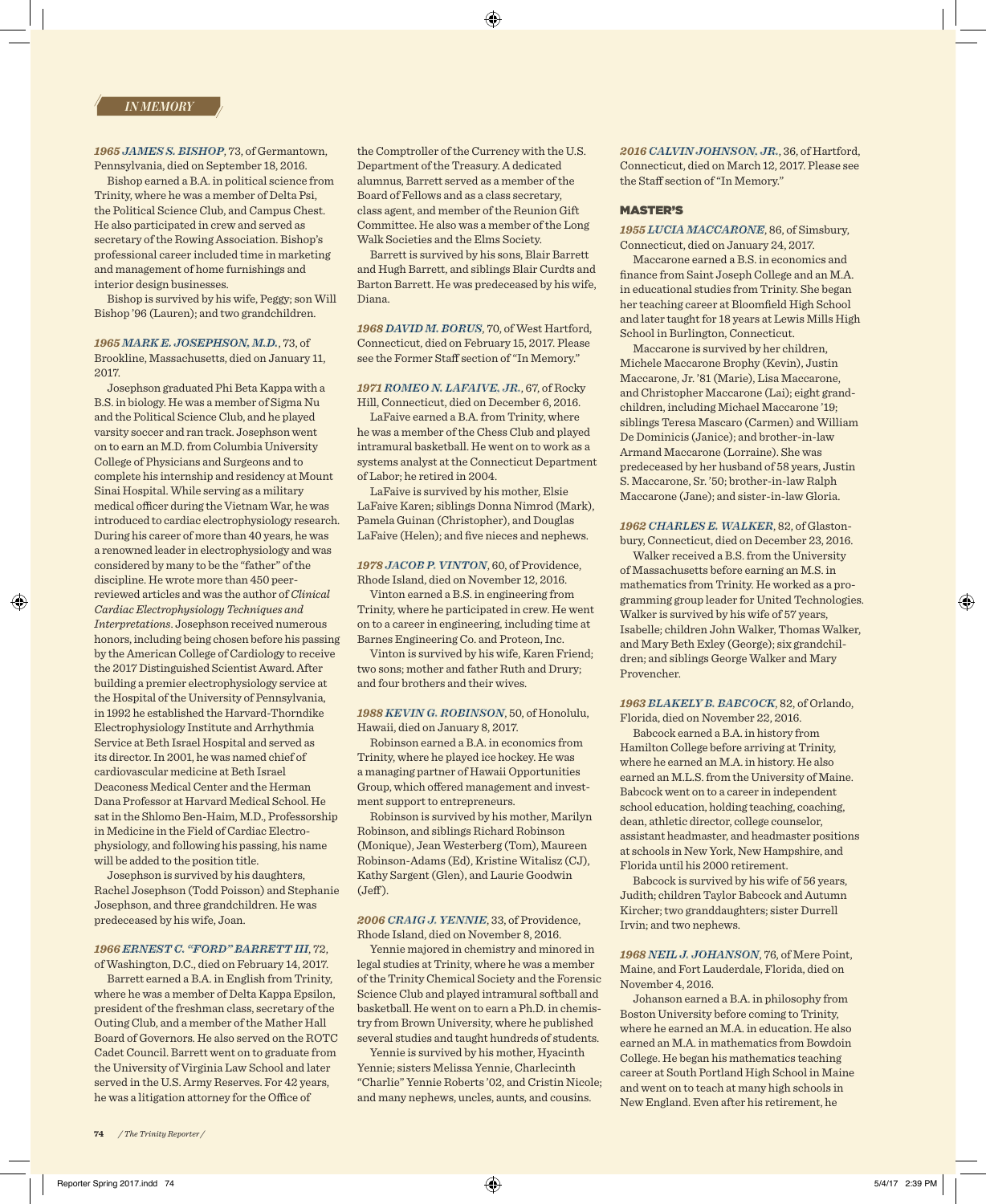continued to tutor math. Johanson also was a veteran of the U.S. Army Security Agency.

Johanson is survived by his wife, Elizabeth; three nephews and a niece; and sister-in-law Judith Johanson. He was predeceased by brother Bradford Johanson.

### *1970 ALLEN R. BEEBE*, 89, of Windsor, Connecticut, died on January 7, 2017.

Beebe served in the U.S. Army during World War II before earning an A.B. from Princeton University and then an M.A. in history from Trinity. He went on to teach for 43 years, first at Westminster School in Simsbury, Connecticut, and then at Loomis Chaffee School in Windsor, Connecticut, where his positions included assistant dean and head varsity baseball coach, with his baseball teams winning five prep school league baseball titles.

Beebe is survived by his friend and former wife, Barbara; children Susan Beebe (Jonathan Frost), Will Beebe (Valeria), and Seth Beebe (Wendy); and two grandchildren.

### *1970 JAMES J. JOHNSON*, 79, of Maui, Hawaii, died on September 28, 2016.

Johnson earned an undergraduate degree in biology from Benedictine College in Atchison, Kansas. He then became general manager of an Arkansas farm, where he built and managed a horse-racing breeding and training center. In 1965, Johnson turned his focus to education, working in schools in Connecticut and Texas and earning an M.A. in educational studies from Trinity. He also was close to earning a Ph.D. from the University of Texas. Johnson went on to teach at several institutions, including Austin Community College in Texas, and ended his career teaching biology at Lahaina Intermediate School in Maui. He also was a founder of the Kihei Public Charter School.

Johnson is survived by his wife, Malia; children James Johnson III, Keri Golden, Michele Johnson, Francine Johnson (Bernard van de Camp), and Timmie Kerr (Eric); stepchildren Charles Cox and John Cox; five grandchildren; one great-grandchild; and brothers Jeremiah, Michael, and Donald.

#### *1975 WILLIAM L. LEVESQUE*, 69, of Glastonbury, Connecticut, died on April 26, 2015.

Levesque earned an undergraduate degree from Central Connecticut State College and then earned an M.A. in economics from Trinity. He spent his career in banking and finance in the Greater Hartford area.

Levesque is survived by his wife, Carol; sons Brendon (Sarah), William, and Elliot (Rachael); and two grandchildren.

### *1978 LILLIAN R. ZIETZ*, 93, of Avon, Connecticut, died on November 26, 2016.

Zietz earned a B.A. in English from Saint Joseph College and an M.A. in English from Trinity. She spent more than 20 years in the New Britain public school system before retiring; she continued teaching as a substitute at Conard, Hall, and Avon High Schools. She also was a founding member of Beth El Temple in West Hartford.

Zietz is survived by her son, Gerry Zietz; five grandchildren, including Lisa Koch Rao '95; nine great-grandchildren; sons-in-law Dennis Tinsley and Charles Koch; and daughter-in-law BG Zietz. She was predeceased by her husband, Leon; daughter Judy Koch Tinsley; and brothers Mandel Rubin and Arthur Rubin.

### *1991 CAROLYN "CARRIE" NORTON*, 89, of Farmington, Connecticut, died on August 16, 2016.

Norton earned an undergraduate degree from Carleton College and a master's degree from Case Western Reserve University. She was a high school teacher and tutor and also was a secretary for the Connecticut General Assembly. At age 65, Norton earned an M.A. in American studies from Trinity.

Norton is survived by her children and their spouses, Elizabeth and Dana Foster, Jonathan and Janice Norton, Daniel and Vita Norton, and Juliet Norton; sisters Madeleine Deter and Gretchen White; and five grandchildren. She was predeceased by her husband, J. Harwood "Stretch" Norton.

#### HONORARY DOCTORATES

*1991 ROSAMOND BERNIER*, 100, of New York City, New York, died on November 9, 2016.

Bernier, who attended Sarah Lawrence College, was well-known for her lectures on art. Michael R. T. Mahoney, Genevieve Harlow Goodwin Professor of the Arts, Emeritus, is said to have encouraged her to lecture at Trinity; she did and then spoke at Rice University in Texas. This began her nearly four decades of art lectures at top museums, including The Metropolitan Museum of Art in New York City and the National Gallery of Art in Washington, D.C.; universities; and businesses in the United States and Europe. Earlier in her career, Bernier worked in Paris as European features editor for *Vogue* before co-founding the bilingual art magazine *L'œil*. She was friends with several famous artists, including Picasso and Matisse, and their support helped her in her role as the magazine's editor and main contributor. Bernier later moved to New York and was involved with the production of documentaries for CBS and PBS; she won a Peabody Award for two programs on Paris's Centre Pompidou. When Trinity awarded her an honorary doctor of humane letters degree, her citation noted her "contagious enthusiasm" and her "unsurpassed talent for bringing art and artists to life."

Bernier is survived by her stepchildren, Olivier Bernier and Lavinia Grimshaw.

#### NONGRADUATES

*1946 HAROLD R. SANDLER*, 91, of Newington, Connecticut, died on December 1, 2016.

After his time at Trinity, Sandler earned a master's degree in business from the University of Hartford. He served in the U.S. Air Force during World War II and the Korean War, as well as the Vietnam War, during which he was awarded the Bronze Star. He retired from the military in 1969 and embarked on a second career with Cigna. He also worked as a producer with Prism Production Services until he was 90.

Sandler is survived by his wife of 70 years, Leona; seven children and their spouses, Ross and Pat Sandler, Marc and Donna Sandler, Keith and Patty Sandler, Robin and Lisa Sandler, Joy and Philip Allen, Bonnie and Ed Wojtowicz, and Wendy Sanstrom; 15 grandchildren, including grandsons Daniel Sandler '97 and Erick Sandler '99; 17 great-grandchildren; and two great-great-grandchildren. He was predeceased by brother Philip, sister June, and granddaughter Jessie.

#### *1950 RICHARD K. GOODRICH*, 91, of

Branford, Connecticut, died on December 31, 2016.

Goodrich served in the Fifteenth Air Force during World War II before attending Trinity. He later earned degrees from New York University and Hofstra College and completed graduate studies at Cuernavaca Language School in Mexico. Goodrich retired in 1980 from New York's White Plains High School, where he was the English Department chair for much of his career. He later narrated the 1982 book *The Chapel of Trinity College*, written by Peter Grant '72, on a recording made through the Connecticut Volunteer Services for the Blind and Handicapped.

Goodrich was predeceased by his companion, Frank Olin, and brothers Wilbur Goodrich and Jared Goodrich.

*1955 DONALD W. RITTER*, 83, of Newport, Rhode Island, and Harbour Island, Bahamas, died on February 15, 2017.

After Ritter attended Trinity, where he worked at WRTC, he served as president and owner of Ritter Transportation of New Jersey, founded by his father. He sold the company in the 1980s when he retired. He also had a successful racing career with sailboats and powerboats.

Ritter is survived by his daughters, Nina, Maria '85, Wesley, and Julia; four grandchildren; and partner Stephanie Forstmann.

### *1958 GEORGE E. WHITTY*, 81, of Suffield, Connecticut, died on October 10, 2016.

After leaving Trinity, Whitty earned a B.S. in industrial management from the University of Hartford and an M.B.A. from Rensselaer Polytechnic Institute. He worked for more than 35 years in engineering, manufacturing, and